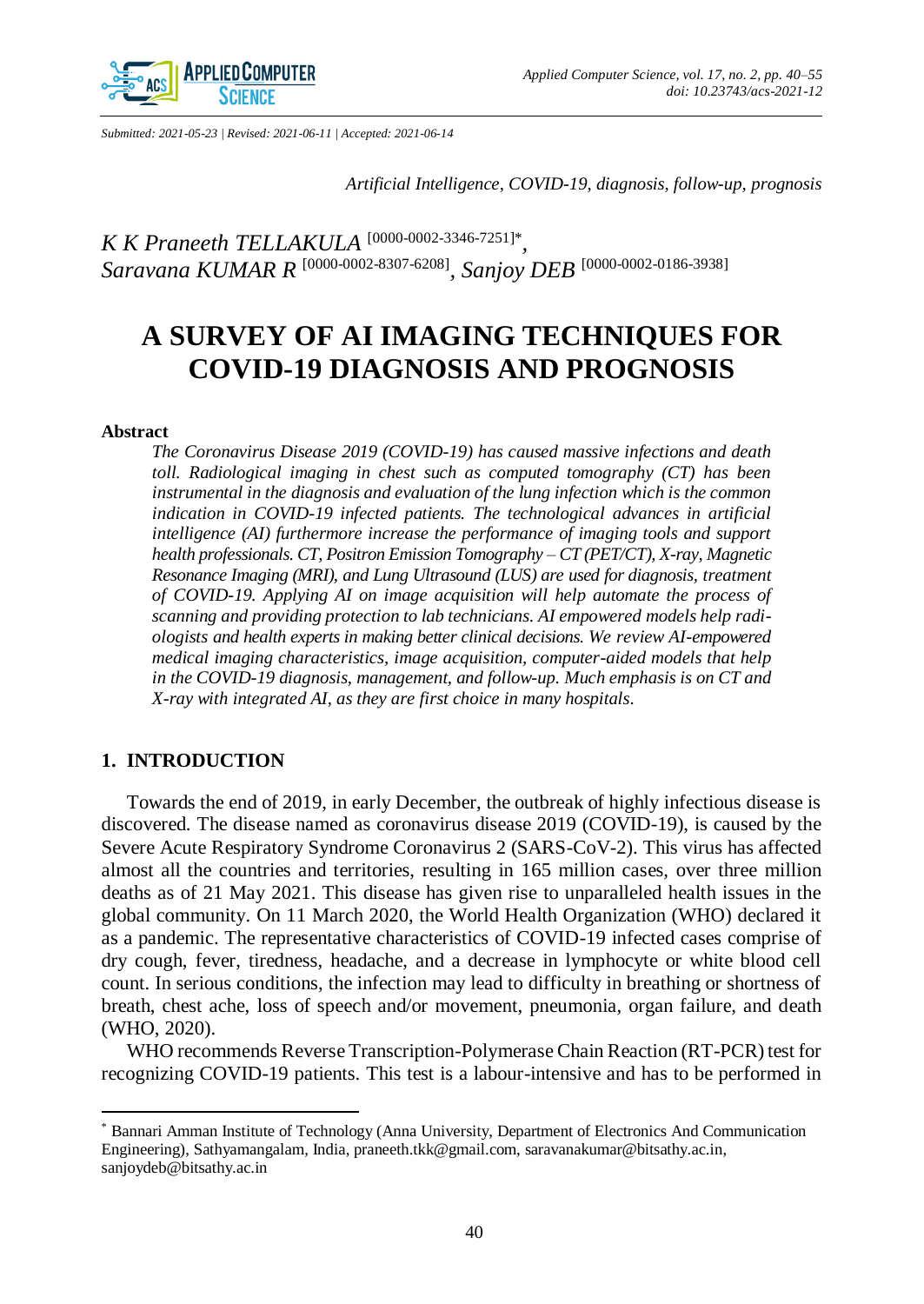specialized laboratories. The RT-CPR test has low sensitivity as reported by Fang et al (Fang et al., 2009). The efficiency of the test depends on several factors, sample preparation, quality, availability, and stability of the detection kits. The RT-CPR test has low detection rates in the early stages. In many cases, the tests on alleged patients need to be repeated after some days before reaching a sanguine diagnosis. Radiological imaging is often used as an equivalent examination in COVID-19 diagnosis. The imaging analyses has played an indispensable part in the examination and treatment of corona disease and also in monitoring the development of diseases and assessing their therapeutic effectiveness (Ye, Zhang, Wang, Huang & Song, 2020), restraining the infection and combat COVID-19.

The roadmap of radiological imaging-based diagnosis includes three phases:

- 1. Pre-scan arrangement.
- 2. Image procurement.
- 3. Disease diagnosis.

In the first stage, the subjects are assisted by a laboratory technician to position on the table or bed of the imaging machine following the prescribed protocols. In the second stage, the radiological images are acquired. The scan ranges from top to base of the lung. From the procured data, the images are rebuilt and then transferred through Picture Archiving and Communication Systems (PACS) for eventual analysis.

Image processing techniques can be extensively administered in the medical field, for segmentation, image enhancement, and can assist in consequent diagnosis (Liu et al., 2018). Computer-Aided Diagnosis (CAD) systems are an indissoluble part of medical practice that helps radiologists diagnose efficiently. These CAD systems possess many benefits over the radiologists. These systems are adept at perceiving the elusive and fine vicissitudes that are impossible to be detected by the visual examination (Castellano, Bonilha, Li  $\&$  Cendes, 2004). Radiological imaging is a significant tool that contributes to actively fight against COVID-19. AI-based procedures have been employed in innumerable situations like automated diagnoses and treatments. Several researchers are adopting AI and its subsets to find new medicines and remedies for the diseases. Multiple researchers affiliated with computer science are focusing on using medical image processing for identifying contagious patients. AI-assisted software may theoretically support less experienced practitioners triage patients by identifying vital chest regions (Wang & Wong, 2020). AI embedded with deep learning techniques of image analysis could be tailored to reinforce radiologists in analysing the data. AI solutions will analyse several cases simultaneously to detect lung anomalies in chest CT.

Because of the significance of AI in the whole spectrum of COVID-19, AI-enabled imagingbased analysis will encourage future potential uses and analytical studies. The reason for this study is to weigh the effect of the mentioned procedures and also recommend their use. This study concentrates on the advancements in artificial intelligence to tackle the coronavirus epidemic. Here we put forward radiological imaging systems for COVID-19. Finally, we provide a discussion on challenges and problems.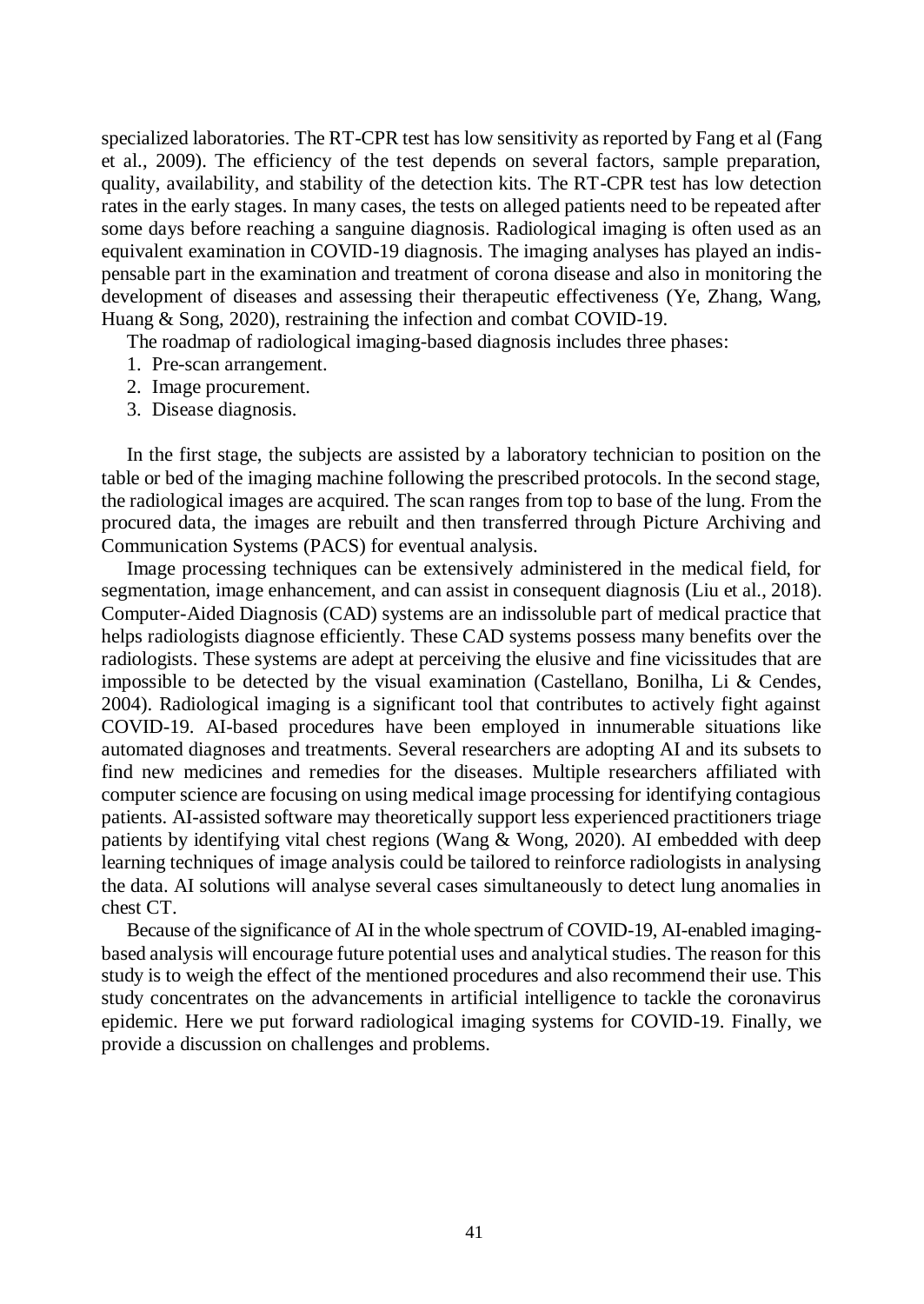#### **2. CONTACTLESS IMAGING PROCEDURE**

SARS-CoV-2 is exceptionally infectious. This led to a precipitous rise in the percentage of affected patients. Because of the close proximity of health staff (doctors, technicians, nurses, etc.) with the patients, they are at risk of getting themselves infected. This pressurizes already overwhelmed health care institutions/systems. A world-wide deficit in Personal Protective Equipment (PPE) and various essentials is stressing the peril the health-care workers encounter as they nurse patients. There is an exigency of solutions so that hospitals and health-care systems can perform at their full efficiency.

### **2.1. Conventional imaging workflow**

The traditional patient assessment involves several significant pre-scan events. These events involve physical contact between medical professionals and patients. These events involve leading the patients to the examination room, ensuring readiness for the scanning. To ensure optimal parameters for the scan, the technicians help position patients correctly.

It is necessary to exercise an automated and contactless acquisition of images to obviate perils of infection during this pandemic.

#### **2.2. AI-enabled imaging procedure**

Most current radiological imaging devices come furnished with cameras for patient monitoring. Throughout the COVID-19 pandemic, these devices allow patients to be screened contactless. The medical experts can now administer the scans while being physically far and safe from the chamber where the patient is contained. The patients are led to the inspection room and/or CT bed. The system ought to present visual prompts for assisting the patient and technician in appropriately preparing and positioning the patient correctly for scanning, taking images, and analysing them. Lab technicians must be personally in the operating room and use CT scanner panels for ISO-centring and orienting the patients. ISO-centring corresponds to the alignment of the subject's target body area in a way that the target body area centre overlaps with the centre of the ISO scanner for providing optimal image quality. Researchers found that the radiation amount can be whittled down with effective ISO-centring while the image retains the identical quality (Booij, Budde, Dijkshoorn & van Straten, 2019). By applying depth data to human mesh model which is premised on bodily keypoints that are detected from an RGB image, Singh et al (Singh et al., 2017) rebuilt 3D full mesh of the patients.

By acquiring the data using RGB, thermal cameras, Time-of-Flight (TOF), and pressure imaging, AI automates the process (Singh et al., 2017) of discerning the body shape and pose of the patient. By this, optimal parameters for the scan are determined.

#### **3. AI-ASSISTED SEGMENTATION**

Segmentation, repair, and image enhancement are essential steps in subsequent medical diagnosis (Liu et al., 2018). Segmentation facilitates the removal of irrelevant image segments which in turn aids the learning process in the detection of COVID-19. In radiological imaging, this process particularizes the Region of Interests (ROIs) like lungs, lesions,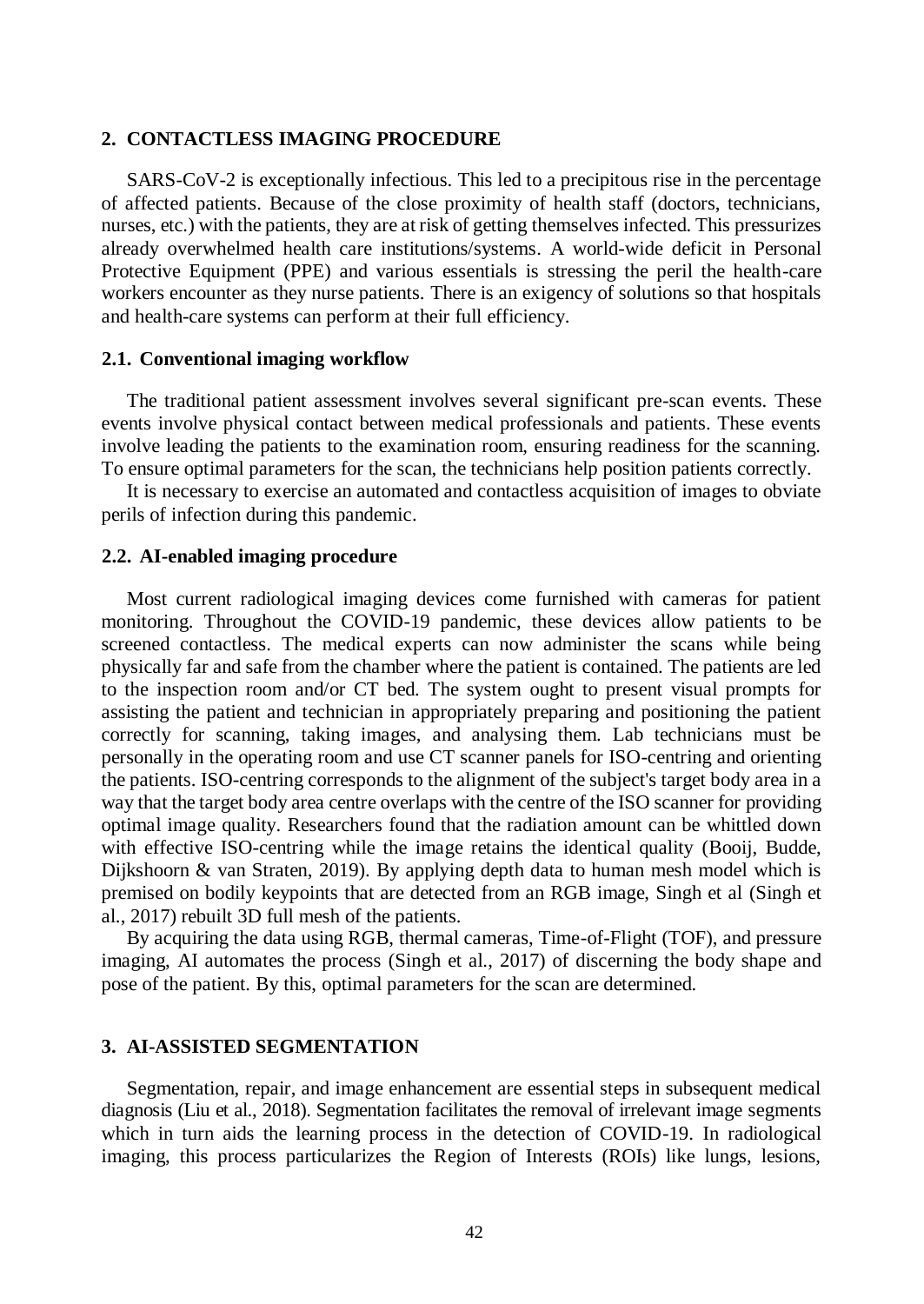infected regions, tumours. The partitioned regions could facilitate the extraction of selflearned or handcrafted features for use in the diagnosis or other applications. Summarization of some of the segmentation works in COVID-19 and applications are done in this subsection.

3D images of high-quality for detecting COVID-19 are obtained from CT scans. Deep learning techniques are used to segment ROI in CTs. Some of the prevalent networks for segmentation in diagnosing COVID-19 are U-Net (Qi et al., 2001; Zheng et al., 2020), VB-Net (Shan et al., 2020), U-Net++ (Chen et al., 2020; S. Jin et al., 2020), V-Net (Milletari, Navab & Ahmadi, 2016), ResNet (He, Zhang, Ren & Sun, 2006).

## **3.1. Lung lesions segmentation**

Generally lung-lesion-oriented methods is used for segmentation in COVID-19 identification. The lung-lesion-oriented methods are used to isolate lesions from the (Shan, 2020; Qi et al., 2001). The detection of lesions is a strenuous responsibility as the lesions may be small in a variety of forms. Lungs and lobes in the lungs are separated from X-ray or CT images using lung-region-oriented methods (Shan, 2020; S. Jin et al., 2020; Qi et al., 2001; Zheng et al., 2020). The reason behind this is, unabridged lung lobes are needed for radiologists to evaluate and compare lesion intensity with a mean density of adjoining organs.

Transformation in lesions of lungs is akin to the development of COVID-19. This is also exhibited in lung lesions on radiological imaging within 28 hours. In CT images, U-Net and its variations are used for segmenting lungs and its lesions, whereas ResNet and its variations (2D or 3D) are for classification

#### **3.2. Segmentation methods**

There are myriad techniques with various purposes for segmenting lungs (Milletari, Navab & Ahmadi, 2016; Zhou, Rahman Siddiquee, Tajbakhsh & Liang, 2018). Ronneberger (Ronneberger, Fischer & Brox, 2015) proposed a CNN technique with U-shaped architecture named as U-Net. U-Net has encoding and decoding paths for segmenting lung regions and COVID-19 lesions. This network is more suitable for segmentation in medical images as it can learn better semantics and contexture.

V-Net variant with residual block and optimized network with Dice loss is put forward by Milletari et al (Milletari, Navab & Ahmadi, 2016). A three-step AI technique (S. Jin et al., 2020) for lesion segmentation and classification of the lesion is developed. In the first step, using 3D U-Net extract lung regions. In the second step, explicit lesions were segmented. In the final step, identify lesions being positive or negative using a CNN-based classifier.

U-Net++ (Zhou, Rahman Siddiquee, Tajbakhsh & Liang, 2018), based on the U-Net model, is specifically designed for the segmentation of images in biomedicine. The U-Net++ model can identify the ROIs having lesions with the bounding boxes from CT image slices. Even though the network can ameliorate the execution of segmentation, its training is onerous. With this network, lesions can be discerned in COVID-19 diagnosis (Chen et al., 2020).

Training a comprehensive network for segmentation requires adequate labelled data. The exiguous training data in COVID-19 is due to manual, labour-intensive, and time-consuming delineation of lesions. Due to exiguous training data, weakly supervised approaches of machine learning are employed. An unsupervised method for producing pseudo-segmented image masks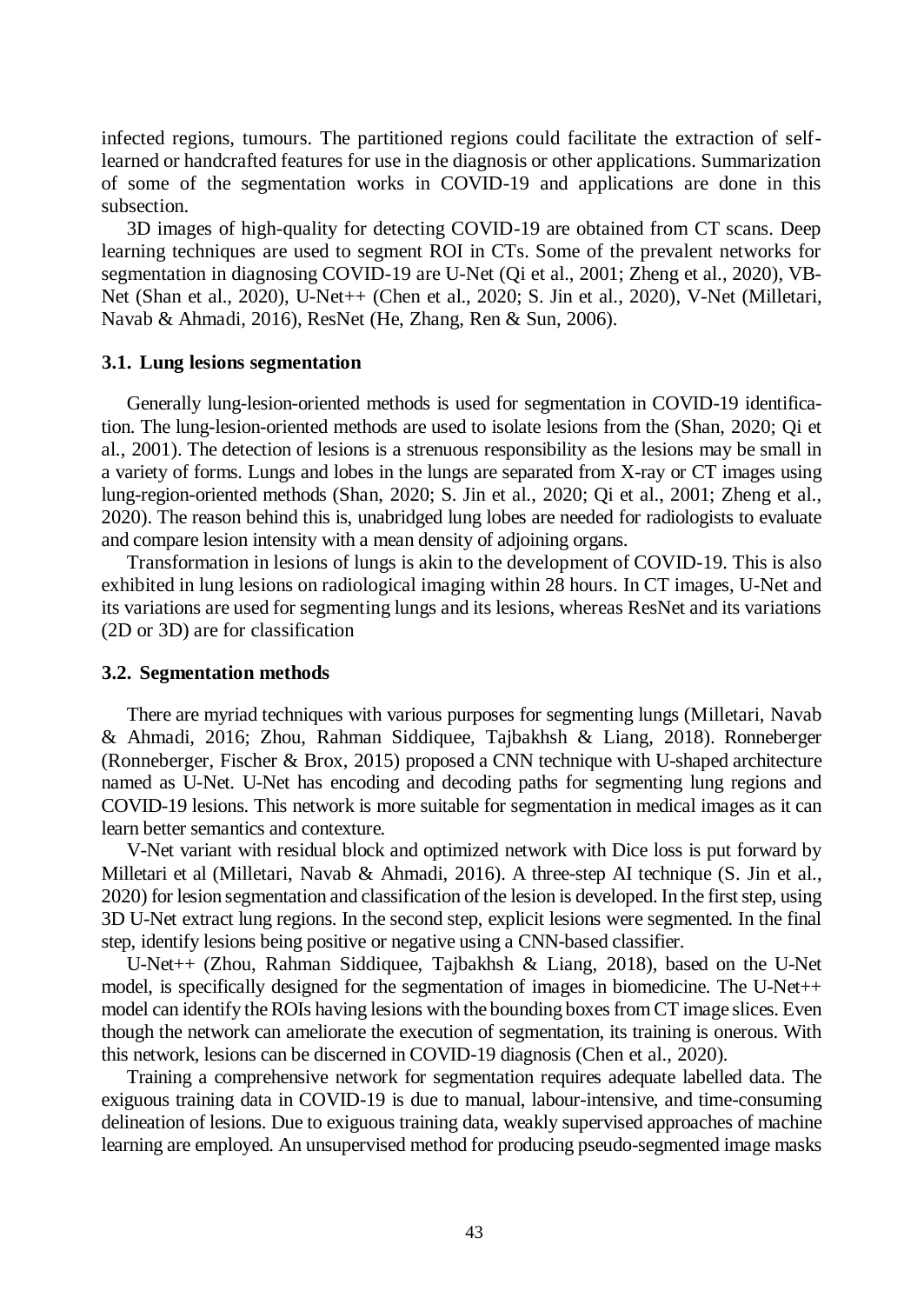is proposed by Zheng et al (Zheng et al., 2020). From manually chronicled ROI, radiomic features are extracted. To diagnose the features that depict the relationship with COVID-19, Consensus clustering for unsupervised learning is used by S. Jin et al (S. Jin et al., 2020). The segmentation results of some of the best methods are shown in Fig. 1 (Q. Yan et al., 2020).



**Fig. 1. Visual comparisons of COIVD-19 segmentation by some of the best AI methods testing data**

Semi-supervised and unsupervised techniques are much sought as there is a deficiency of annotated medical images in lung segmentation.

# **4. AI-ASSISTED DIAGNOSIS FOR COVID-19**

Patients suspicious of COVID-19 greatly need a prognosis and appropriate care. CT and X-ray scans are extensively carried out to furnish radiologists with evidence. Specialists take so much time to diagnose using Chest CT as they contain hundreds of slices. AI-based diagnosis is immensely needed as COVID-19 is a newly discovered disease and radiologists need to gain experience to accomplish high performance. In Tab. 2 we list some of the applications of modern technology in COVID-19 pandemic.

 Segmentation (discussed in previous section) is used to pre-process images and here we list techniques that take segmentation results into diagnosis. These techniques can escalate efficiency and ease the pressure on radiologists by identifying the positive cases of COVID-19. The Tab. 1, lists some of the AI aided analysis of COVID-19.

| S. No.           | Literature                                  | Procedure |                      | <b>AI Methods</b> Target Region | <b>Application</b> |
|------------------|---------------------------------------------|-----------|----------------------|---------------------------------|--------------------|
| 1.               | Wang et al.<br>(S. Wang et al., 2020)       | <b>CT</b> | <b>CNN</b>           | Lung                            | Diagnosis          |
| 2.               | Jin et al.<br>(C. Jin et al., 2020)         | <b>CT</b> | <b>CNN</b>           | Lung Lesion                     | Diagnosis          |
| 3.               | L. Wang et al.<br>(Wang & Wong, 2020)       | X-Ray     | <b>CNN</b>           | Lung                            | Diagnosis          |
| $\overline{4}$ . | Narin et al.<br>(Narin, Kaya & Pamuk, 2020) | X-Ray     | ResNet <sub>50</sub> | Lung                            | Diagnosis          |
| 5.               | Ghoshal et al.<br>(Ghoshal & Tucker, 2020)  | X-Ray     | <b>CNN</b>           | Lung                            | Diagnosis          |
| 6.               | Zhang et al.<br>(Zhang et al., 2020)        | X-Ray     | ResNet <sub>5</sub>  | Lung                            | Diagnosis          |

**Tab. 1. Summary of AI-assisted methods in Image segmentation in applications of COVID-19**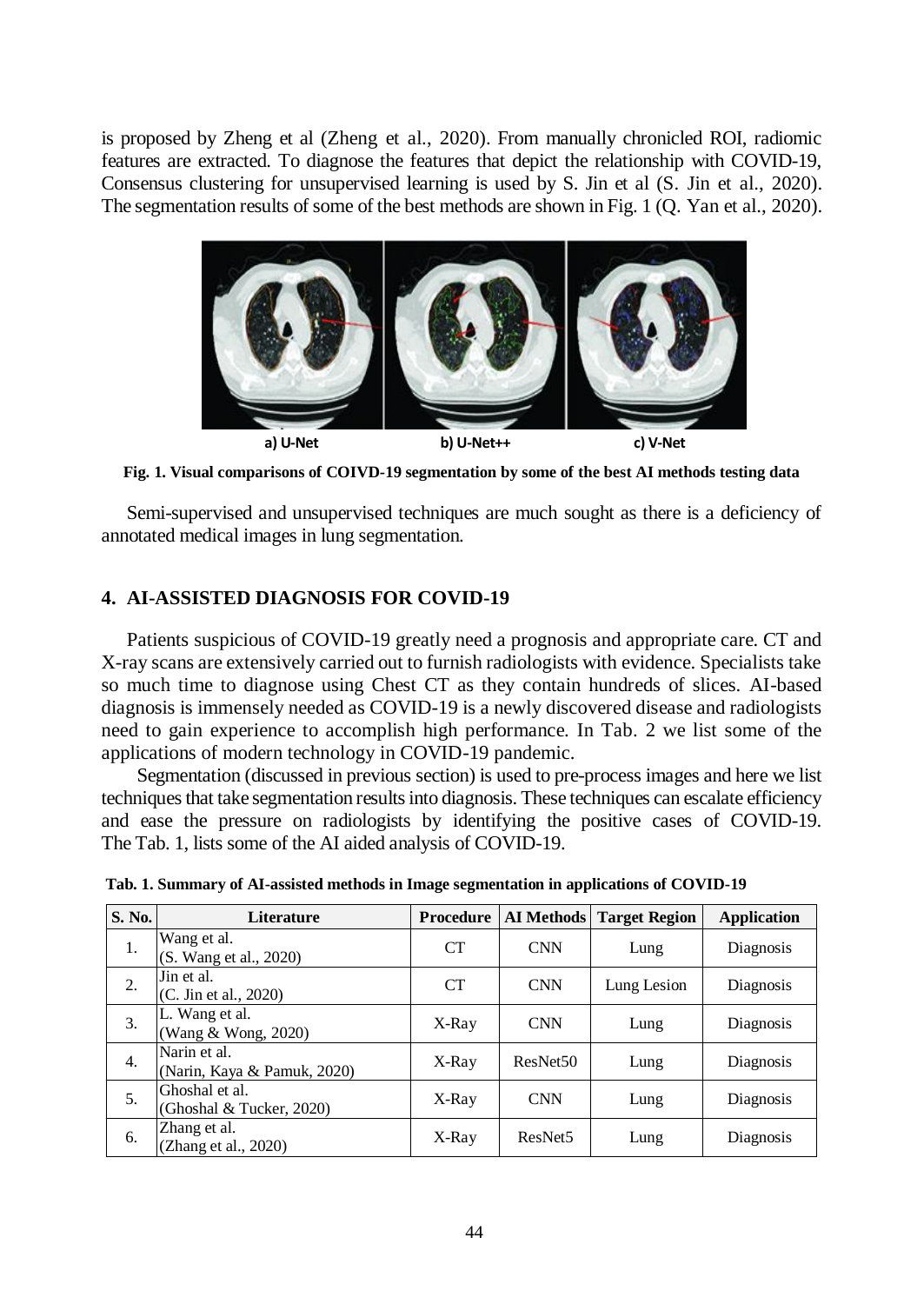| S. No.           | <b>References</b>                                                                                                                       | <b>Applications</b>                            | <b>Description</b>                                                                                                                                                                                                                                                                                                                                                                                                                                       |
|------------------|-----------------------------------------------------------------------------------------------------------------------------------------|------------------------------------------------|----------------------------------------------------------------------------------------------------------------------------------------------------------------------------------------------------------------------------------------------------------------------------------------------------------------------------------------------------------------------------------------------------------------------------------------------------------|
| 1.               | L. Wang et al.<br>(L. Wang et al., 2020),<br>Wang et al.<br>(S. Wang et al., 2020) <sup>,</sup><br>Narin (Narin, Kaya<br>& Pamuk, 2020) | diagnosis using<br>radiological<br>images      | Extracting radiological features using AI for<br>$\qquad \qquad -$<br>accurate diagnosis of COVID-19.<br>Usage of CNN models, 3D deep learning models<br>with more number of images can aid in early<br>discovery of COVID-19.<br>COVID-Net, a variant of deep CNN system is<br>applied on CT images and X-rays to detect<br>COVID-19 cases.<br>COVNet, COVID-19 detection Neural Network<br>is used to separate COVID from other types of<br>Pneumonia. |
| 2.               | Wang et al.<br>(Wang, Hu, Li, Zhang,<br>Zhai & Yao, 2020)                                                                               | disease tracking                               | To estimate the count of infected and non-<br>infected persons, Time-dependent susceptible-<br>infected-recovered (SIR) model is used.<br>Applying GRU neural network with bidirectional<br>and Attentional mechanisms (BI-AT-GRU) to<br>categorize substantial breathing behaviors.                                                                                                                                                                     |
| 3.               | Qi et al.<br>(Qi et al., 2001),<br>Yan et al.<br>(L. Yan et al., 2020)                                                                  | predicting the<br>health status of<br>patients | Quantifying the risk of death using Supervised<br>$\qquad \qquad -$<br>XGBoost model.<br>Predicting the days COVID-19 patients stay in<br>$\equiv$<br>the hospital, using ML-based radiomic models<br>(CT).                                                                                                                                                                                                                                              |
| $\overline{4}$ . | Richardson et al.<br>(Richardson et al.,<br>2020)                                                                                       | computational<br>Medicines<br>perspective      | Researchers at BenevolentAI found that blocking<br>the way virus gets into the cell, is used to help<br>prevent the infection.                                                                                                                                                                                                                                                                                                                           |
| 5.               | He et al.<br>(He et al., 2006),                                                                                                         | protein structure<br>prsedictions              | For deeper image recognition, residual learning<br>architecture is used.<br>To predict protein properties from its genetic<br>$\qquad \qquad -$<br>sequence Critical Assessment of Techniques for<br>Protein Structure Prediction (CASP) is used.<br>CNN is used for dense predictions.                                                                                                                                                                  |
| 6.               | Zhavoronkov et al.<br>(Zhavoronkov et al.,<br>2020)                                                                                     | drug discovery                                 | To identify novel medicine compounds, AI is<br>$\qquad \qquad -$<br>used.                                                                                                                                                                                                                                                                                                                                                                                |
| 7.               | Maddah and Beigzadeh<br>(Maddah & Beigzadeh,<br>2020),<br>Nemati et al.<br>(Nemati, Rahman,<br>Nathan, Vatanparvar<br>& Kuang, 2019)    | social control<br>and awareness                | For measuring infected people's temperature<br>$\overline{\phantom{0}}$<br>using smartphone thermometers.<br>By applying acoustic features to recorded audio,<br>cough can be detected.<br>Classify white blood cell and chest X-ray images<br>on a mobile phone.                                                                                                                                                                                        |

**Tab. 2. Modern Technology applications during the COVID-19 pandemic** 

## **4.1. X-ray screening for COVID-19**

X-rays are the preferred way of radio imaging during the investigation of COVID-19 as it is cheap and easy compared to CT. But they are less sensitive compared to 3D CT images of the chest. Studies report that X-ray display normal in early and minimal infection (Wong et al., 2016). Abnormal chest x-rays are observed in 69% of patients at first admission and Sometime after hospitalization 80% of patients (Wong et al., 2016).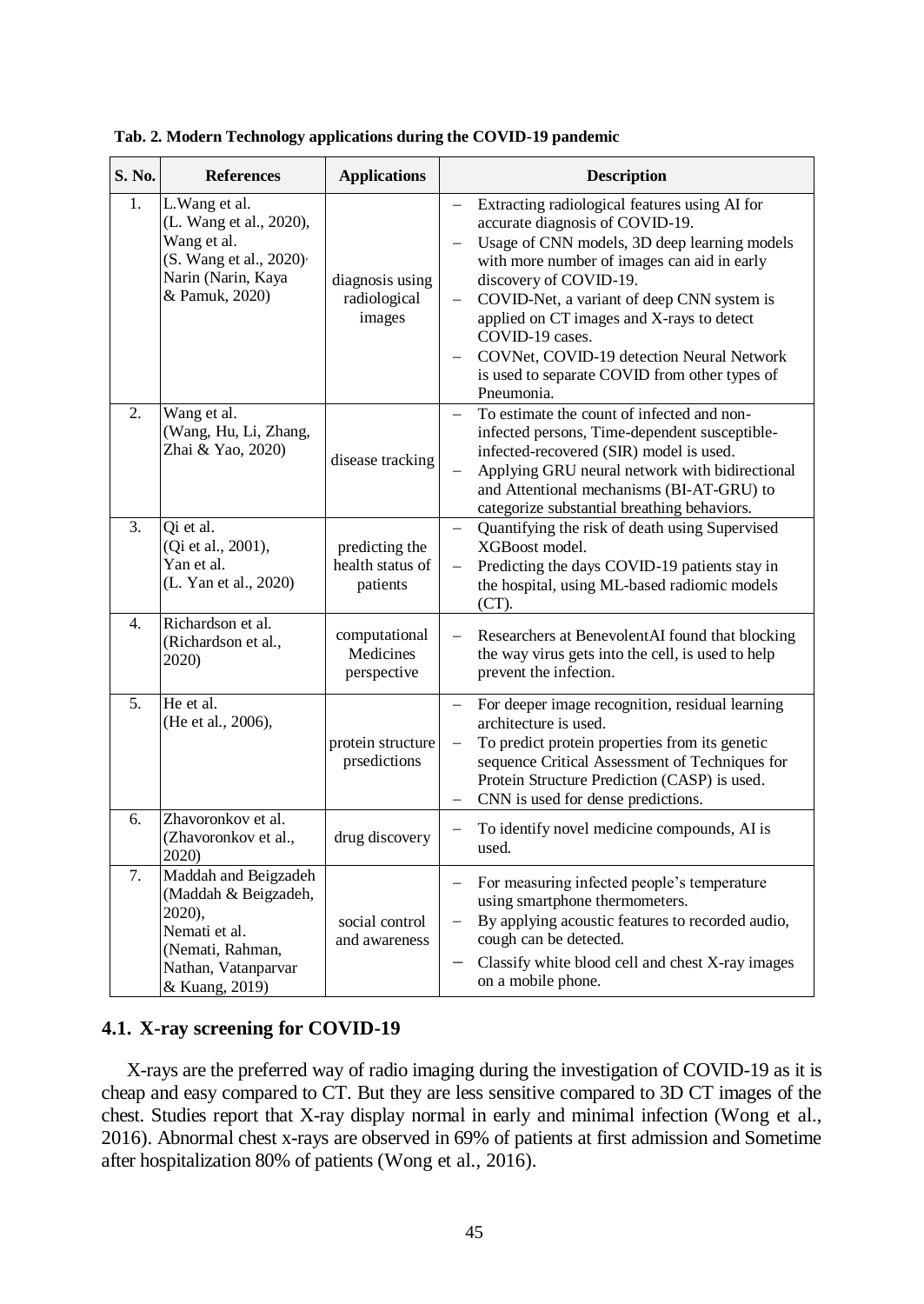A ResNet based model to identify COVID-19 infected individuals and anomaly detection is put forward by Zhang et al (Zhang et al., 2020) and has AUC of 0.952. COVID-Net, a CNN variant to identify COVID-19 by employing X-ray images is put forward by L.Wang et al (Wang & Wong, 2020) and has obtained 83.5% test accuracy.

Several recent works use images from X-ray scan to distinguish between COVID-19 and healthy individuals and several kinds of pneumonia. These images are from online datasets with an inadequate quantity of COVID-19 images and these are inadequate to determine methodological robustness as the extent of subjects' severity is still uncertain. Future research may stress early detection of COVID-19. Comparisons of the normal person's X-ray images, with persons having COVID-19 and pneumonia in Fig. 2 (Rahimzadeh & Attar, 2020).



**a) Normal Patients**



**b) COVID-19 Patients**



**c) Pneumonia Patients**

#### **Fig. 2. Comparisons of a normal person with patients with COVID-19 and pneumonia**

Most studies can distinguish COVID-19 from healthy patients and pneumonia subjects using X-ray images, though the severity is unknown. Future research can stress on the early detection of COVID-19.

# **4.2. COVID-19 CT screening and severity evaluation**

#### **4.2.1. CT characteristics of COVID-19**

One salient feature to track COVID-19 is Ground-Glass Opacities (GGO). For the following characteristics (Guan et al., 2020; Bernheim et al., 2020; H. Shi et al., 2020; D. Wang et al., 2020) CT photographs of COVID-19 patients' chest may be analysed for: 1) appearance of GGO, 2) Consolidation existence, 3) lateralization of GGO and its consolidation, 4) count of impaired lobes with opacities, 5) Level of involvement of the individual lung lobes, along with the complete extent of the lung involvement is measured, 6) development of nodules, the existence of Pleural effusion, 7) detection of more than 10mm lymph nodes and airway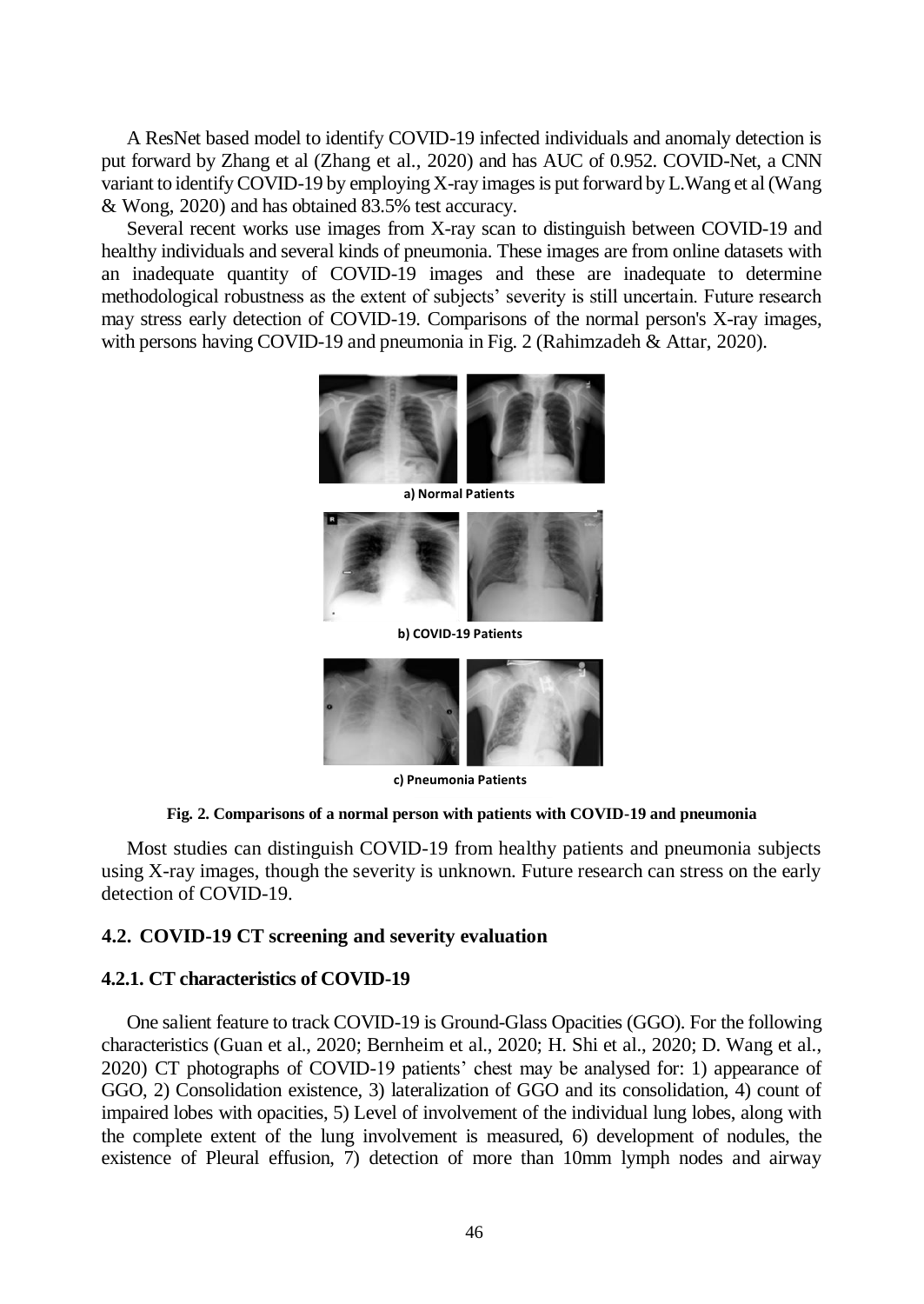abnormalities, 8) axial distribution and any underlying pulmonary disease. Such radiological observations provide considerable evidence in the COVID-19 assessment.

A more detailed description of the CT phases is done by Pan (Pan et al., 2020). He has split patients into four Phases, phase-1(0-4 days), phase-2 (5-8 days), phase-3 (9-13 days), and phase-4 (≥14 days) (Figure 3). In phase-1, people have GGO, consolidation, crazy-paving pattern are also identified. In phase-2, GGO had spread to other lobes, with extended consolidation and crazy-paving pattern. In phase-3, consolidation is the primary, with shrinkage in GGO, and crazy-paving patterns. In the phase-4, partial absorption of consolidation and with none of the crazy-paving pattern. 4 stages of Lung CT of patient recovered form COVID-19 is presented in Fig. 3 (Pan et al., 2020).



**Fig. 3. 47-year old patient's CT findings in right lung: (a) at day 3, small GGO and partial consolidation; (b) 7th day, increased GGO with crazy-paving pattern and partial consolidation; (c) at day 11, a new region of subpleural consolidation and partial GGO; (d) 20th day, parenchymal bands and slight residual GGO**

Bilateral patchy shadowing is among the most frequent radiological findings on chest CT (Guan et al., 2020). Wang *et al* (D. Wang et al., 2020) examined the proportion of bilateral engagement in COVID-19 infected patients. They found 100% involvement in people with COVID-19. Bilateral, consolidation of subsegmental areas, pulmonary fibrosis is standard discoveries in COVID-19 patients' chest CT.

Lesions with consolidation might also operate as a sign of disease advancement or disease severity (Song et al., 2020). The manifestation of multiple lesions is more likely than a single lesion in a preliminary CT scan of COVID-19.

## **4.2.2. Usage of CT features to discriminate COVID-19 against viral pneumonia**

Viral pneumonia and COVID-19 have similar appearances and discerning their differences would facilitate the medical screening process. This discerning process of COVID-19 from other pneumonia using CT scans has gained attention. GGO and/or consolidation characteristics of COVID-19 and that of SARS, MERS is different from one another (Marinari, Danny & Miller, 2019). Patch and density increasing shadows are characteristics of viral pneumonia, whereas the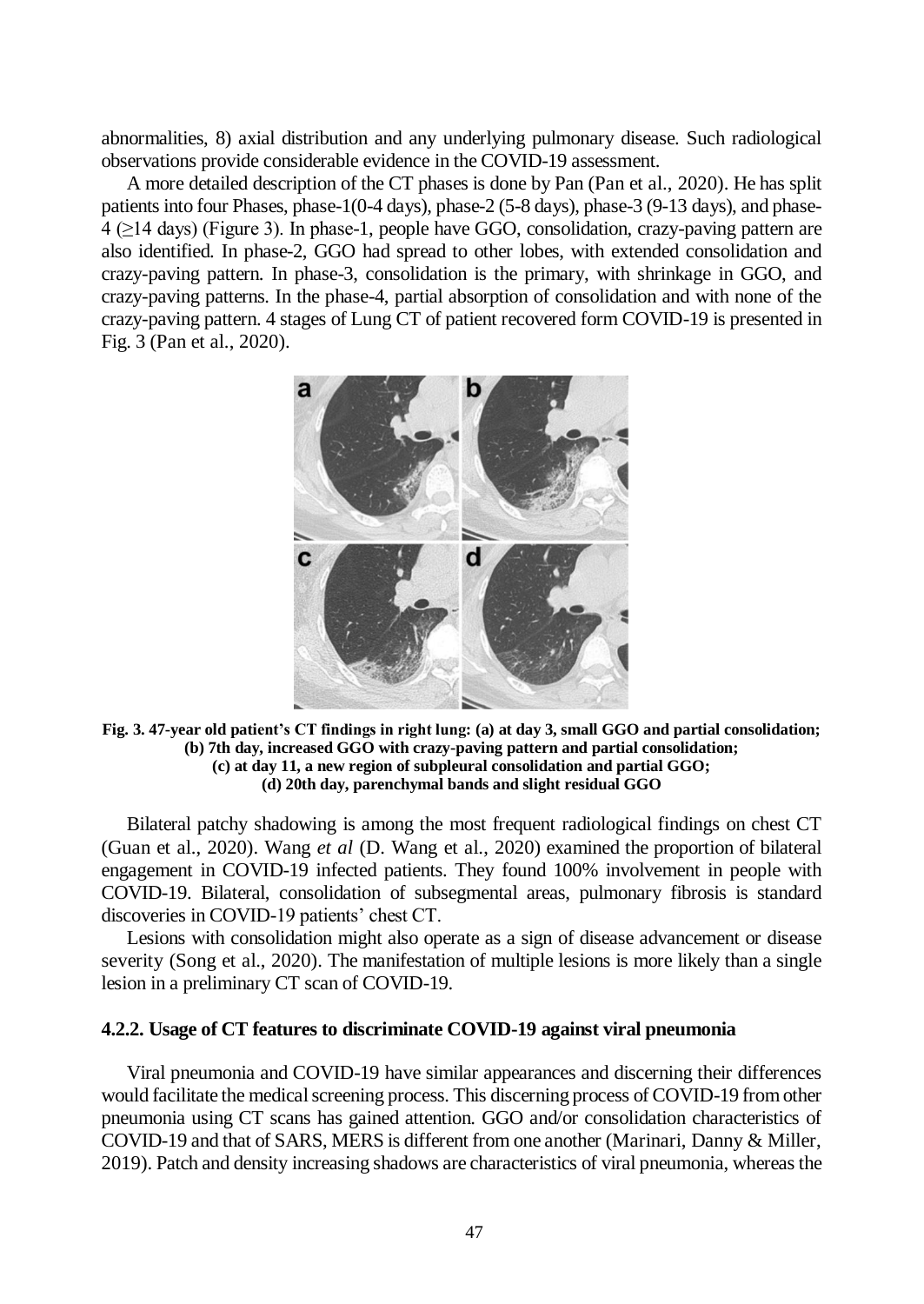presence of bilaterals and mottles are typical in COVID-19 and are represented in Fig. 4 (Zhao et al., 2020). COVID-19 victims display reverse halo, vascular thickening, reticular opacity, peripheral distribution (Bai et al., 2020).



**Fig. 4. (a) Characteristics of COVID-19, multiple mottles, and GGO; (b) Features of non-COVID-19 pneumonia, patchy and mottling shadows** 

# **4.2.3. CT features in asymptomatic COVID-19**

A significant way of regulating the transmission of COVID-19 is testing asymptomatic patients and discovering their CT characteristics. All asymptomatic patients may not exhibit standard radiographic signs. Some preliminary RT-CPR outcomes were negative, while CT included GGO and/or consolidation. Ai et al (Ai et al., 2020) found GGO, bilateral lesions, and consolidations in CT of COVID-19 suspected patients who got negative in RT-CPR testing are shown in Fig. 5.



**Fig. 5. Swab samples of 63 year old woman had negative results in RT-CPR – CT scans on bilateral lungs show mixed GGO and multifocal consolidation shadows over 16 days**

All asymptomatic patients may not exhibit radiographic signs. This states that Typical CT signs are not present in all asymptomatic patients. Combination of RT-CPR and chest CT can detect asymptomatic COVID-19 patients.

## **4.2.4. CT features in asymptomatic COVID-19**

The severity assessment is significant for laying out plans for treatment. Shi, Xia et al (F. Shi et al., 2020) adopted VB-Net to segment lungs into sub-regions like lobes. Based on these, infection volumes and ratios are computed and train an RF model. A quantitative assessment based deep-learning technique (W. Shi et al., 2020) is used to predict COVID-19 severity. This technique calculates the Mass of Infection (MOI) and the Percentage of Infection (POI). These have higher values in a severe group of patients. Clinical characteristics including age, C-Reactive Protein (CRP), Lactate dehydrogenase (LDH), CD4+ T helper cells count, combined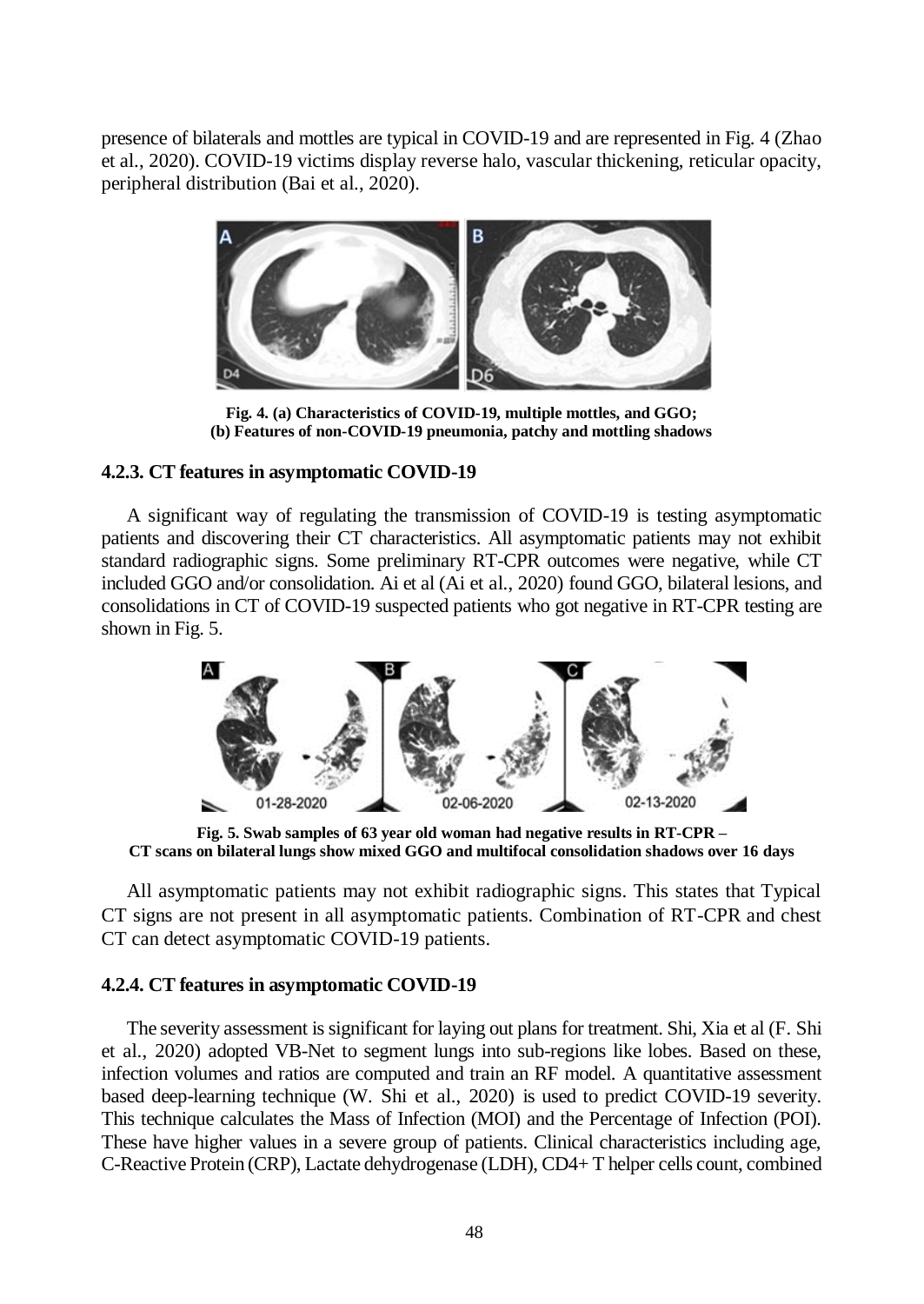with POI and MOI are fed to LASSO logistic regression model to identify the severity of patients. The prediction of COVID-19 is vitally important as it helps in treatment planning and assessment of ICU events.

#### **4.3. Magnetic Resonance Imaging (MRI)**

MRI is best suited for Imagining soft tissues and is also radiation free. As MRI is of excessive cost and has a long scanning period, it is not usually used for COVID-19. Diagnosis of COVID-19 in pregnant women and children can be done using MRI as it is radiation-free free (Liszewski, Görkem, Sodhi & Lee, 2017). Even though the SARS-CoV-2 is primarily spread in the lungs, the minimally invasive autopsy revealed infections in the heart, kidney, liver, and other body parts (Yao et al., 2020). SARS-CoV-2 enters lung cells via Angiotensin-Converting Enzyme 2 (ACE2) receptor and can spread to multiple organs. The patients having basic heart disease displayed a raise in ACE2 and have a greater risk of heart attacks and precarious conditions.

MRI provides excellent functional and visual information about soft organs. To understand the vulnerability of organs, the pathogenesis of COVID-19 could be understood.

## **4.4. Lung Ultrasound**

Lung ultrasound (LUS) is portable, radiation-free, and non-invasive radiological imaging technique. LUS can be used for screening riskless patients, diagnosis in the emergency room, observing variations in pneumonia.

Ultrasonography of the lung does provide comparable results with that of chest CT for COVID-19-pneumonia diagnosis. Patients who are critically ill or need ventilation or admitted to ICU, LUS is an effective treatment. CT inspection is to be avoided for pregnant women suspicious of COVID-19, as radiation poses threat to the foetus. LUS (Moro et al., 2020) is recommended in these conditions and Fig. 6 displays the patterns of LUS in pregnant woman and suggestive COVID-19. LUS reduces the exposure between health care workers and patients.



**Regular A-lines and pleural lines indicate Normal Lungs**

**Irregular pleural line and multiple B-lines indicates COVID-19**

- **Fig. 6. Assessment and findings of LUS patterns in the pregnant women: (a) Regular A-lines and pleural lines indicate Normal Lungs,** 
	- **(b) Irregular pleural line and multiple B-lines indicates COVID-19**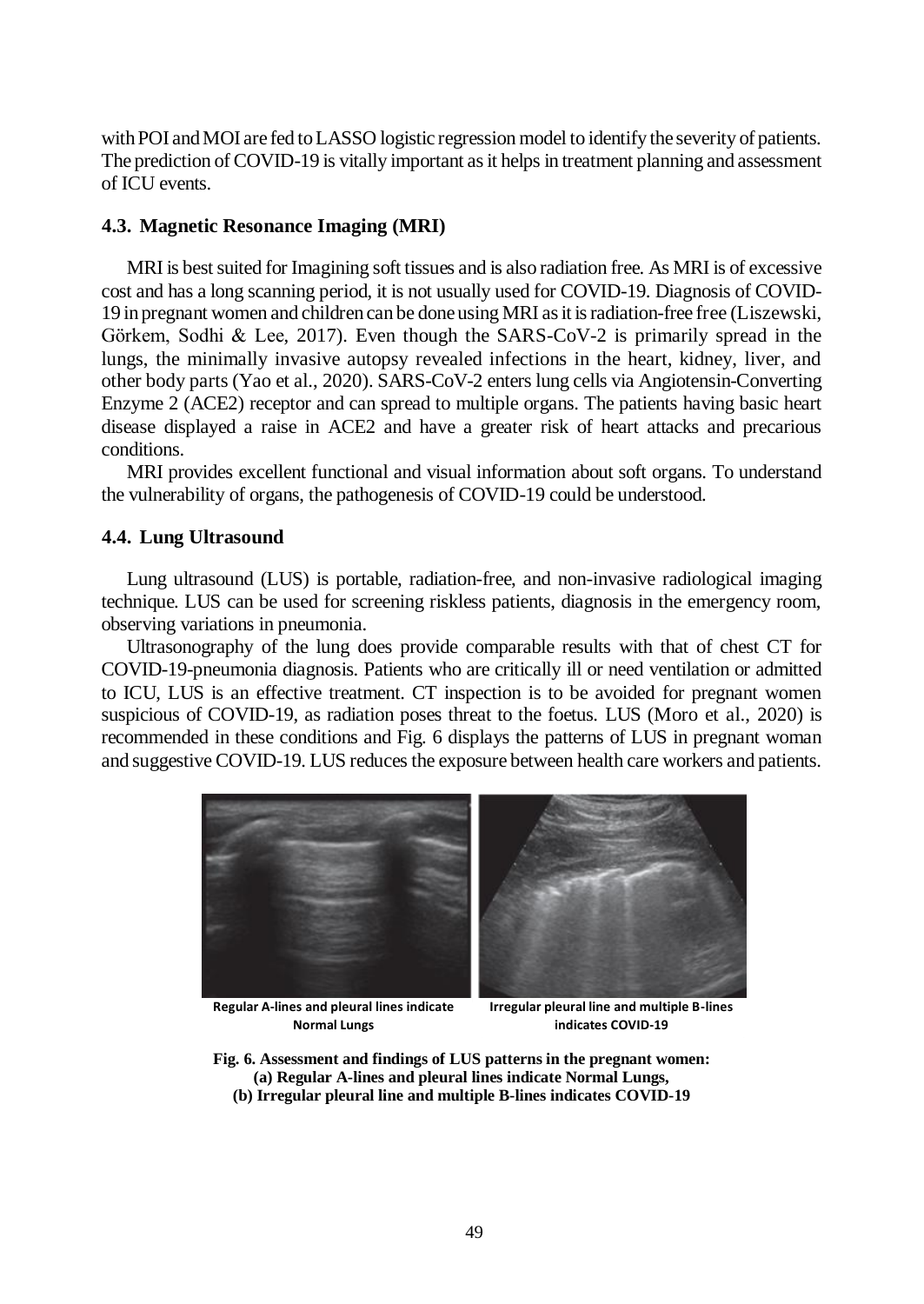## **4.5. PET/CT**

For analysing pulmonary and inflammatory diseases, monitoring the progress of diseases, invasive and sensitive imaging Positron Emission Tomography (PET) plays a vital role. Qin et al (Qin, Liu, Yen & Lan, 2020) advocate that during the initial period when the diagnosis is challenging,  $^{18}$ F-FDG PET/CT can do supplementary diagnosis as displayed in Fig. 7.  $^{18}$ F-FDG PET is a sophisticated test and has a lengthy testing time which could swell the disease transmission. They suggest more research is to be done to decide if  ${}^{18}F$ -FDG PET/CT is applicable for diagnosing COVID-19.



**Fig. 7. (a), (b) Peripheral GGOs identified by <sup>18</sup>F-FDG PET/CT in the right lung and (c) Peripheral GGOs identified by <sup>18</sup>F-FDG PET/CT in the left lung**

The ability, performance and value of X-ray, CT, MRI, LUS, PET/CT can be evaluated and compared for COVID-19 and pneumonia. Research can be done on their combinations and systematic studies of damage to the organs and mechanism of disease.

## **5. AI IN FOLLOW-UP STUDIES**

The follow-ups subsequent to clinical treatment play a critical part in COVID-19 treatment. They evaluate the response and possible problems of patients after the treatment. Designing AI-empowered follow-up procedures for COVID-19 is strenuous and challenging. They are extremely limited follow-up studies for COVID-19 as current works are focused on pre-diagnosis of COVID-19. Researchers from Shanghai United Imaging Intelligence, use ML technique to determine and visualize the variations in clinical factors of patients. Clinical reports are generated automatically highlighting the changes as guidance for specialists for follow-ups. Quantification of lung infection reflects the development of COVID-19. It can be used in the follow-up research.

The research and works on the follow-up of COVID-19 are still in the initial phase. We are certain that previous work on segmentation, diagnosis, assessment can be helpful in building AI-enhanced COVID-19 follow-up studies.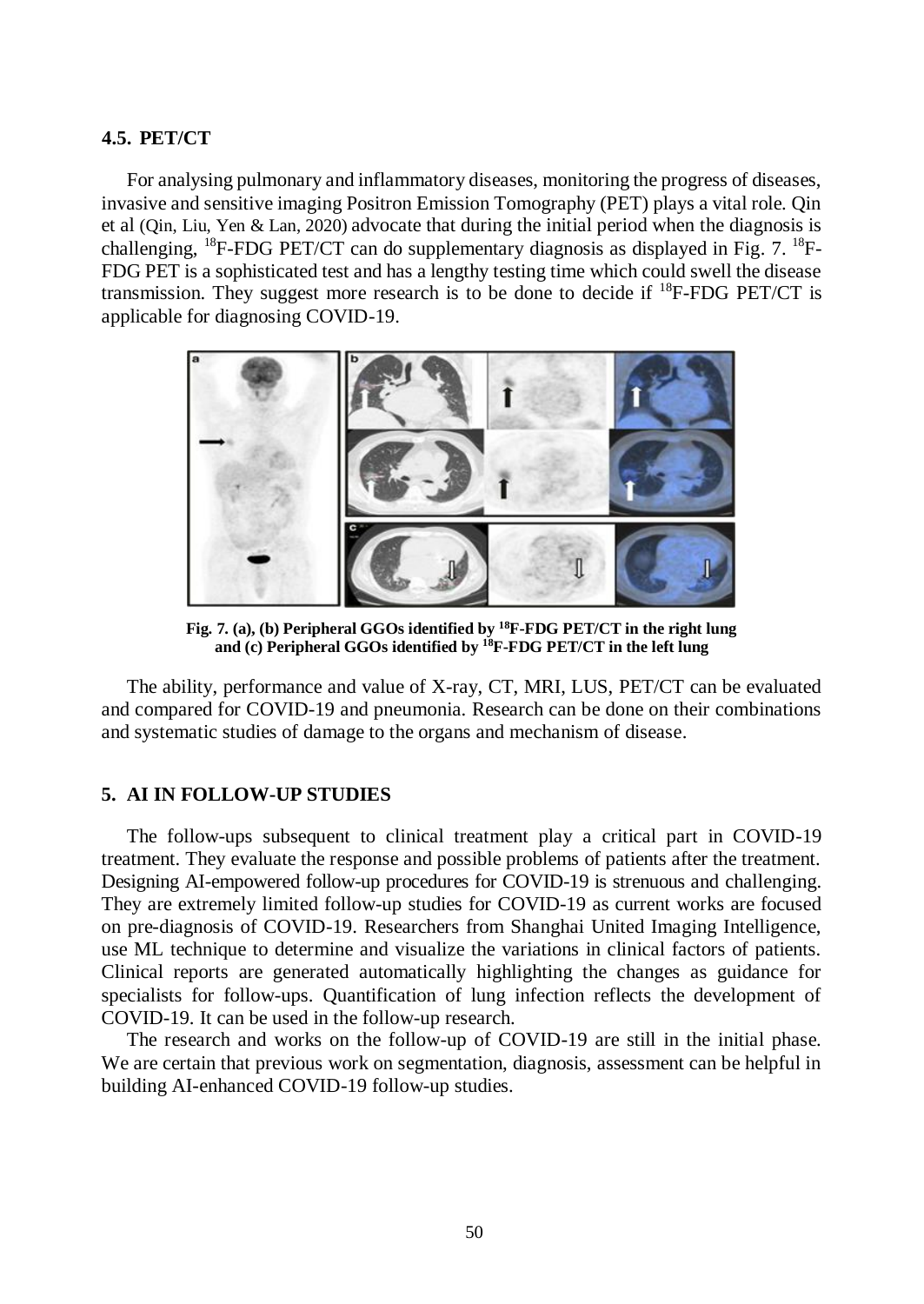#### **6. DISCUSSION**

The COVID-19 has emerged as a global threat and as a pandemic that affected over 48 million patients. Radiological imaging, in particular CT, have a crucial part in COVID 19 diagnosis and follow up. CT remains the key instrument for evaluating changes and the severity of lung lesions. The GGO and consolidations are the typical CT representation of COVID. A reduction in GGO and a rise in consolidation can be attributed with the progression of the disease. Variations occur in CT features including and not limited to GGO, crazy-paving, and reticular patterns. The clinical manifestations and therapeutic reaction can vary from patient to patient. Variations in lung lesions are associated with the development of COVID disease. Lung lesions are absorbed within 24–28 hours for COVID-19 patients with rapid progression, for patients with mild disease they absorbed after treatment, for critical patients the lesions may be irreversible. Additional research using larger sample sizes are required for providing further insights in evolution of GGO and lesions during and after the COVID-19 infection.

Ai et al (Ai et al., 2020), compared RT-CPR results and CT scans of 1,014 patients. CT scans have higher sensitivity than that of RT-CPR results. Chest CT results used RT-CPR results as a guideline and had 68% accuracy. Few COVID-19 patients display inflammatory changes on chest CT even though they got negative on nucleic acid tests. a lot of patients have no abnormal radiological findings(Guan et al., 2020). It is strongly recommended that the usage of chest CT, RT-PCR, and close monitoring validate and confirm the asymptomatic patients.

There's inadequate medical care in the world due to the pandemic COVID-19. Diagnosing and predicting the prognosis of individual patients is vital for managing COVID-19. AI coupled with radiological images can abet in the prognosis and diagnosis of COVID-19. Applying AI and its branches to COVID-19 research is just the prelude. More AI-enhanced technologies are expected to be incorporated into the image acquisition workflow to promote improved scanning efficiency and lower patient radiation dose. There have been studies of three forms of AI strategies. 1) Using AI to detect lesions to assist clinicians quickly screen for COVID-19, 2) use AI to diagnose CT images of whole or partial lungs, 3) Use AI to forecast other COVID-19 clinical results. Explainable Artificial Intelligence [XAI] having a finer localization map (Arrieta et al., 2020) may facilitate the use in clinical practice of diagnosis assisted with AI.

In the battle against COVID-19 deep learning has become the best strategy. Analysis of the whole lung provides comparable results that of segmented lung lesions. Datasets may be incomplete and inaccurate with a fewer number of samples and training algorithms on these datasets is a major challenge. It is costly and time-consuming to manually label the image data. Self-supervised, deep transfer learning, weakly supervised methods of deep learning can be used in these scenarios. Mobile based medical image diagnosis can be developed to identify COVID-19 in remote areas.

Follow-up studies are critical in evaluating and diagnosing COVID-19. The AI methodologies can be inspire follow-up studies. Combining data of COVID-19 patients from inside and outside the hospital for longer period of tracking the disease could benefit the follow-up procedure for COVID-19.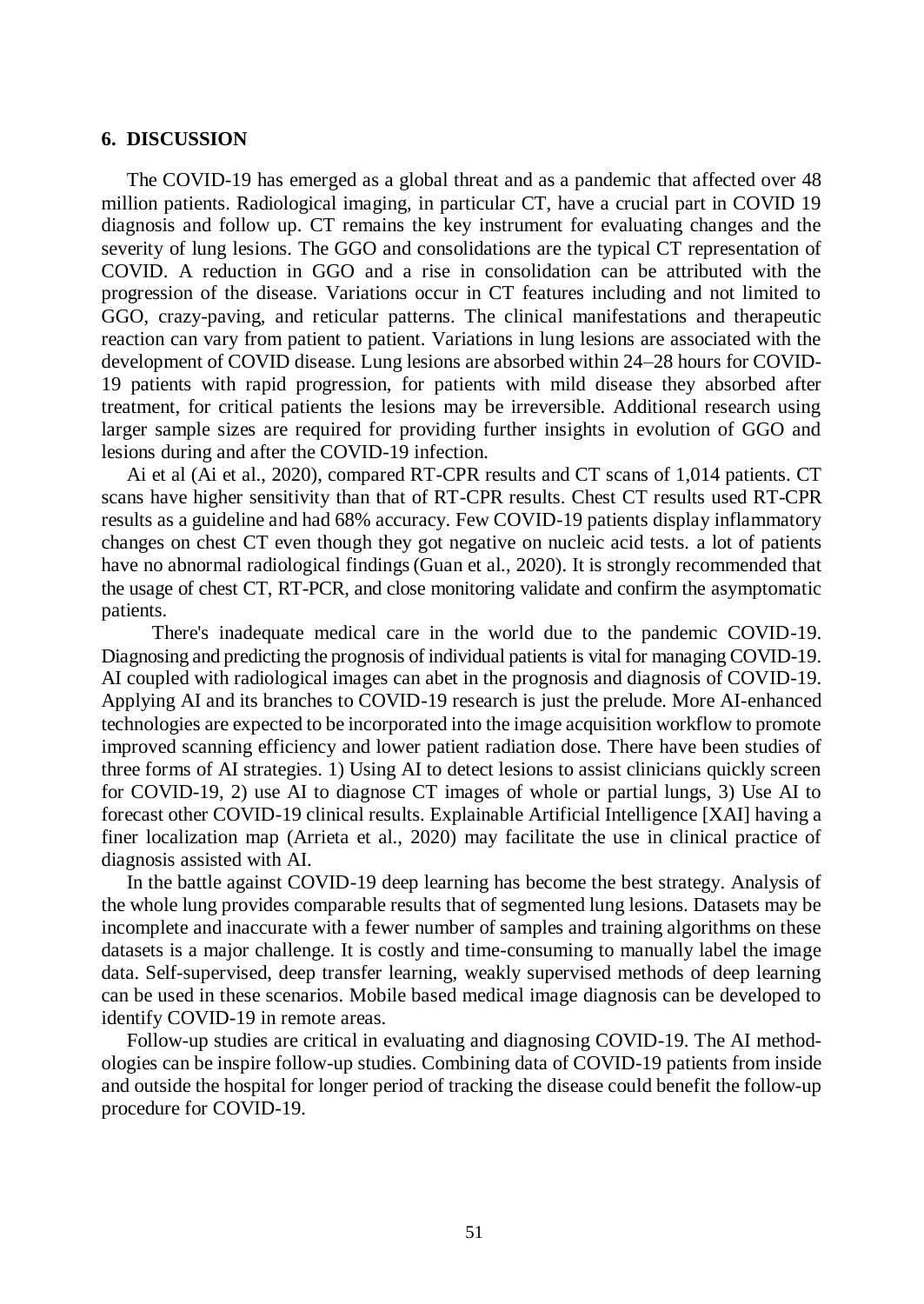#### **7. CONCLUSION**

AI-enabled imaging techniques are very useful in COVID-19 combat. RT-CPR test is the best way for identifying the COVID-19. Imaging characteristics like GGOs, consolidations, pleural thickening, multiple mottling, and bilateral involvement in chest CT scans can help identify asymptomatic patients. X-rays and CT show the efficacy of AI-enhanced diagnostic imaging. For enhancing testing and diagnosis of COVID-19, RT-CPR, and medical imaging techniques can be combined. The usage of chest CT can counteract the low sensitivity of RT-CPR test and increases the accuracy and speed of COVID-19 diagnosis.

Follow-up reviews for COVID-19 are still inadequate and limited. Assessing the progressions of GGO, changes in lung lesions and consolidations can be observed with help of CT scans in early stages, advancement, treatment, and follow-up procedures of COVID-19. Combined usage of AI and radiological imaging can redress the drawbacks in traditional medical resources, help timely diagnosis, and COVID-19 prediction. We believe in AI for accurate and efficient diagnosis, review and follow-up of COVID-19.

#### **REFERENCES**

- Ai, T., Yang, Z., Hou, H., Zhan, C., Chen, C., Lv, W., Tao, Q., Sun, Z., & Xia, L. (2020). Correlation of Chest CT and RT-PCR Testing in Coronavirus Disease 2019 (COVID-19) in China: A Report of 1014 Cases. *Radiology*, *2019*, 200642. https://doi.org/10.1148/radiol.2020200642
- Arrieta, A.B., Díaz-Rodríguez, N., Del Ser, J., Bennetot, A., Tabik, S., Barbado, A., Garcia, S., Gil-Lopez, S., Molina, D., Benjamins, R., Chatila, R., & Herrera, F. (2020). Explainable Artificial Intelligence (XAI): Concepts, Taxonomies, Opportunities and Challenges toward Responsible AI. *Information Fusion*, *58*, 82–115. https://doi.org/10.1016/j.inffus.2019.12.012
- Bai, H.X., Hsieh, B., Xiong, Z., Halsey, K., Choi, J.W., Tran, T.M.L., Pan, I., Shi, L.-B., Wang, D.-C., Mei, J., Jiang, X.-L., Zeng, Q.-H., Egglin, T.K., Hu, P.-F., Agarwal, S., Xie, F.-F., Li, S., Healey, T., Atalay, M.K., & Liao, W.-H. (2020). Performance of radiologists in differentiating COVID-19 from viral pneumonia on chest CT. *Radiology*, *1*, 1–13. https://doi.org/10.1148/radiol.2020200823
- Bernheim, A., Mei, X., Huang, M., Yang, Y., Fayad, Z.A., Zhang, N., Diao, K., Lin, B., Zhu, X., Li, K., Li, S., Shan, H., Jacobi, A., & Chung, M. (2020). Chest CT findings in coronavirus disease 2019 (COVID-19): Relationship to duration of infection. *Radiology*, *295*(3), 685–691. https://doi.org/10.1148/radiol.2020200463
- Booij, R., Budde, R.P.J., Dijkshoorn, M.L., & van Straten, M. (2019). Accuracy of automated patient positioning in CT using a 3D camera for body contour detection. *European Radiology*, *29*(4), 2079–2088. https://doi.org/10.1007/s00330-018-5745-z
- Castellano, G., Bonilha, L., Li, L.M., & Cendes, F. (2004). Texture analysis of medical images. *Clinical Radiology*, *59*(12), 1061–1069. https://doi.org/10.1016/j.crad.2004.07.008
- Chen, J., Wu, L., Zhang, J., Zhang, L., Gong, D., Zhao, Y., Hu, S., Wang, Y., Hu, X., Zheng, B., Zhang, K., Wu, H., Dong, Z., Xu, Y., Zhu, Y., Chen, X., Yu, L., & Yu, H. (2020). *Deep learning-based model for detecting 2019 novel coronavirus pneumonia on high-resolution computed tomography: a prospective study*. MedRxiv. https://doi.org/10.1101/2020.02.25.20021568
- Fang, Y., Zhang, H., Xie, J., Lin, M., Ying, L., Pang, P., & Ji, W. (2009). Sensitivity of Chest CT for COVID-19: Comparison to RT-PCR. *Radiology*, *296*(2), 1–30. https://doi.org/10.1148/radiol.2020200432
- Ghoshal, B., & Tucker, A. (2020). *Estimating Uncertainty and Interpretability in Deep Learning for Coronavirus (COVID-19) Detection*. http://arxiv.org/abs/2003.10769
- Guan, W., Ni, Z., Hu, Y., Liang, W., Ou, Ch., He, J., Liu, L., Shan, H., Lei, Ch., Hui, D.S.C., Du, B., Li, L., Zeng, G., Yuen, K.-Y., Chen, R., Tang, C., Wang, T., Chen, P., Xiang, J., Li, S., Wang, J., Liang, Z., Peng, Y., Wei, L., Liu, Y., Hu, Y., Peng, P., Wang, J., Liu, J., Chen, Z., Li, G., Zheng, Z., Qiu, S., Luo, J., Ye, Ch., Zhu, S., & Zhong, N. (2020). Clinical Characteristics of Coronavirus Disease 2019 in China. *The Journal of Emergency Medicine*, *382*, 1708-1720. https://doi.org/10.1056/NEJMoa2002032
- He, K., Zhang, X., Ren, S., & Sun, J. (2006). *Deep Residual Learning for Image Recognition*. https://arxiv.org/abs/1512.03385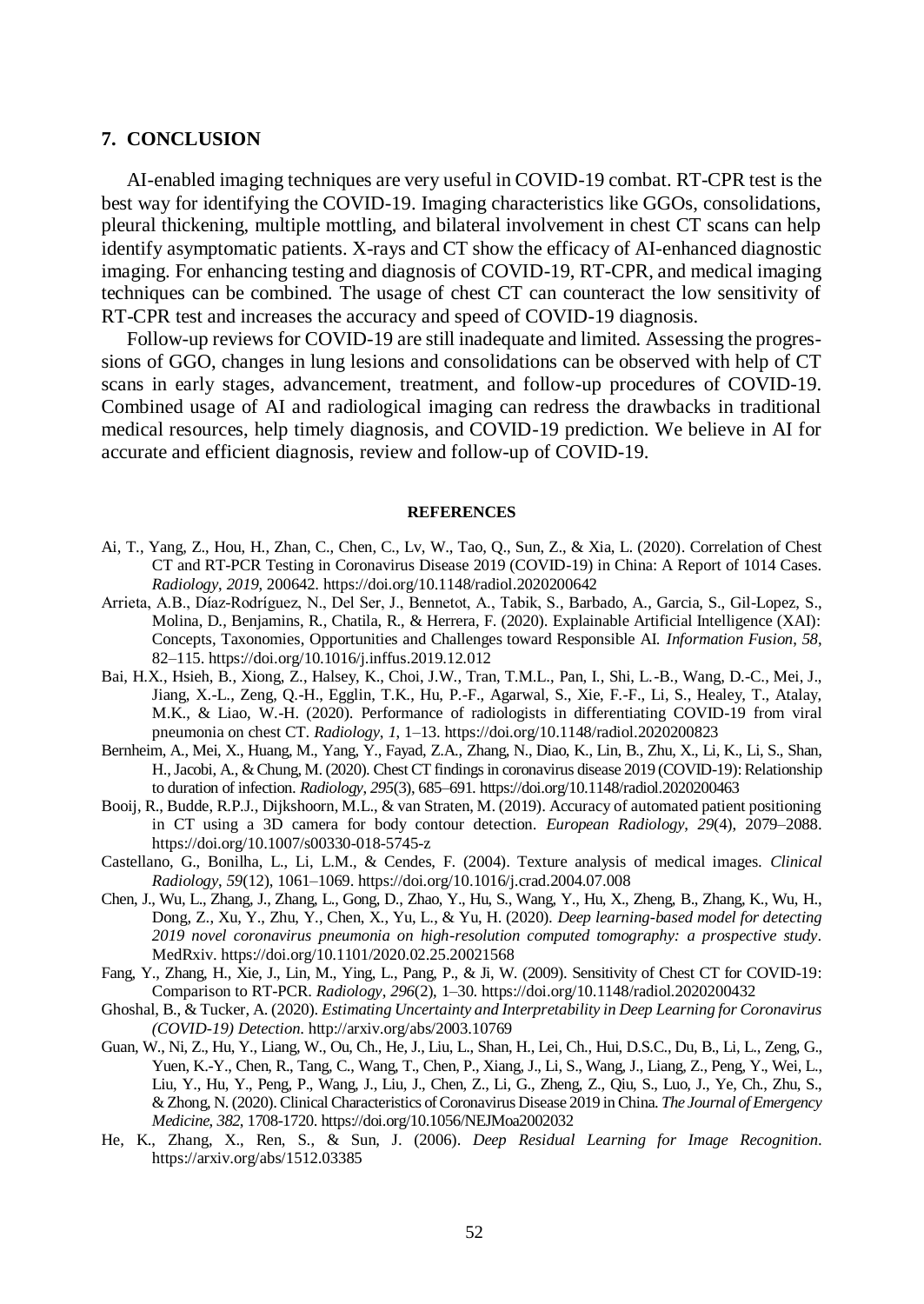- Jin, C., Chen, W., Cao, Y., Xu, Z., Zhang, X., Deng, L., Zheng, C., Zhou, J., Shi, H., & Feng, J. (2020). *Development and Evaluation of an AI System for COVID-19 Diagnosis*. MedRxiv. https://doi.org/10.1101/2020.03.20.20039834
- Jin, S., Wang, B., Xu, H., Luo, C., Wei, L., Zhao, W., Hou, X., Ma, W., Xu, Z., Zheng, Z., Sun, W., Lan, L., Zhang, W., Mu, X., Shi, C., Wang, Z., Lee, J., Jin, Z., Lin, M., Jin, H., Zhang, L., Guo, J., Zhao, B., Ren, Z., Wang, S., You, Z., Dong, J., Wang, X., Wang, J., & Xu, W. (2020). *AI-assisted CT imaging analysis for COVID-19 screening: Building and deploying a medical AI system in four weeks*. MedRxiv. https://doi.org/10.1101/2020.03.19.20039354
- Liszewski, M.C., Görkem, S., Sodhi, K.S., & Lee, E.Y. (2017). Lung magnetic resonance imaging for pneumonia in children. *Pediatric Radiology*, *47*(11), 1420–1430. https://doi.org/10.1007/s00247-017-3865-2
- Liu, X., Guo, S., Yang, B., Ma, S., Zhang, H., Li, J., Sun, C., Jin, L., Li, X., Yang, Q., & Fu, Y. (2018). Automatic Organ Segmentation for CT Scans Based on Super-Pixel and Convolutional Neural Networks. *Journal of Digital Imaging*, *31*(5), 748–760. https://doi.org/10.1007/s10278-018-0052-4
- Maddah, E., & Beigzadeh, B. (2020). Use of a smartphone thermometer to monitor thermal conductivity changes in diabetic foot ulcers: *A pilot study. Journal of Wound Care*, *29*(1), 61–66. https://doi.org/10.12968/jowc.2020.29.1.61
- Marinari, L.A., Danny, M.A., & Miller, W.T. (2019). Sporadic coronavirus lower respiratory tract infection in adults: chest CT imaging features and comparison with other viruses. *European Respiratory Journal*, *54*(suppl 63), PA4547. https://doi.org/10.1183/13993003.congress-2019.PA4547
- Milletari, F., Navab, N., & Ahmadi, S.A. (2016). V-Net: Fully convolutional neural networks for volumetric medical image segmentation. *Proceedings - 2016 4th International Conference on 3D Vision*, *3DV 2016*, 565–571. https://doi.org/10.1109/3DV.2016.79
- Moro, F., Buonsenso, D., Moruzzi, M.C., Inchingolo, R., Smargiassi, A., Demi, L., Larici, A.R., Scambia, G., Lanzone, A., & Testa, A.C. (2020). How to perform lung ultrasound in pregnant women with suspected COVID-19. *Ultrasound in Obstetrics and Gynecology*, *55*(5), 593–598. https://doi.org/10.1002/uog.22028
- Narin, A., Kaya, C., & Pamuk, Z. (2020). *Automatic Detection of Coronavirus Disease (COVID-19) Using X-ray Images and Deep Convolutional Neural Networks Ali*. https://arxiv.org/abs/2003.10849
- Nemati, E., Rahman, M.M., Nathan, V., Vatanparvar, K., & Kuang, J. (2019). Poster Abstract: A Comprehensive Approach for Cough Type Detection. *Proceedings - 4th IEEE/ACM Conference on Connected Health: Applications, Systems and Engineering Technologies*, CHASE 2019 (pp. 15–16). IEEE. https://doi.org/10.1109/CHASE48038.2019.00013
- Pan, F., Ye, T., Sun, P., Gui, S., Liang, B., Li, L., Zheng, D., Wang, J., Hesketh, R.L., Yang, L., & Zheng, Ch. (2020). Time Course of Lung Changes On Chest CT During Recovery From 2019 Novel Coronavirus (COVID-19) Pneumonia. *Radiology*, *295*(3), 1–15. https://doi.org/https://doi.org/10.1148/radiol.2020200370
- Qi, X., Jiang, Z., Yu, Q., Shao, Ch., Zhang, H., Yue, H., Ma, B., Wang, Y., Liu, Ch., Meng, X., Huang, S., Wang, J., Xu, D., Lei, J., Xie, G., Huang, H., Yang, J., Ji, J., Pan, H., Zou, S., & Ju, S. (2001). *Machine learningbased CT radiomics model for predicting hospital stay in patients with pneumonia associated with SARS-CoV-2 infection: A multicenter study*. MedRxiv. https://doi.org/10.1101/2020.02.29.20029603
- Qin, C., Liu, F., Yen, T.C., & Lan, X. (2020). 18F-FDG PET/CT findings of COVID-19: a series of four highly suspected cases. *European Journal of Nuclear Medicine and Molecular Imaging*, *47*(5), 1281–1286. https://doi.org/10.1007/s00259-020-04734-w
- Rahimzadeh, M., & Attar, A. (2020). A modified deep convolutional neural network for detecting COVID-19 and pneumonia from chest X-ray images based on the concatenation of Xception and ResNet50V2. *Informatics in Medicine Unlocked*, *19*, 100360. https://doi.org/10.1016/j.imu.2020.100360
- Richardson, P., Griffin, I., Tucker, C., Smith, D., Oechsle, O., Phelan, A., & Stebbing, J. (2020). Baricitinib as potential treatment for 2019-nCoV acute respiratory disease. *The Lancet*, *395*(10223), e30–e31. https://doi.org/10.1016/S0140-6736(20)30304-4
- Ronneberger, O., Fischer, P., & Brox, T. (2015). *U-net: Convolutional networks for biomedical image segmentation*. https://arxiv.org/abs/1505.04597
- Shan, F., Gao, Y., Wang, Y., Shi, W., Shi, N., Han, M., Xue, Z., Shen, D., & Shi, Y. (2020). *Lung Infection Quantification of COVID-19 in CT Images with Deep Learning*. arXiv:2003.04655. https://doi.org/10.1002/mp.14609
- Shi, F., Xia, L., Shan, F., Wu, D., Wei, Y., Yuan, H., Jiang, H., Gao, Y., Sui, H., & Shen, D. (2020). *Large-Scale Screening of COVID-19 from Community Acquired Pneumonia using Infection Size-Aware Classification*. http://arxiv.org/abs/2003.09860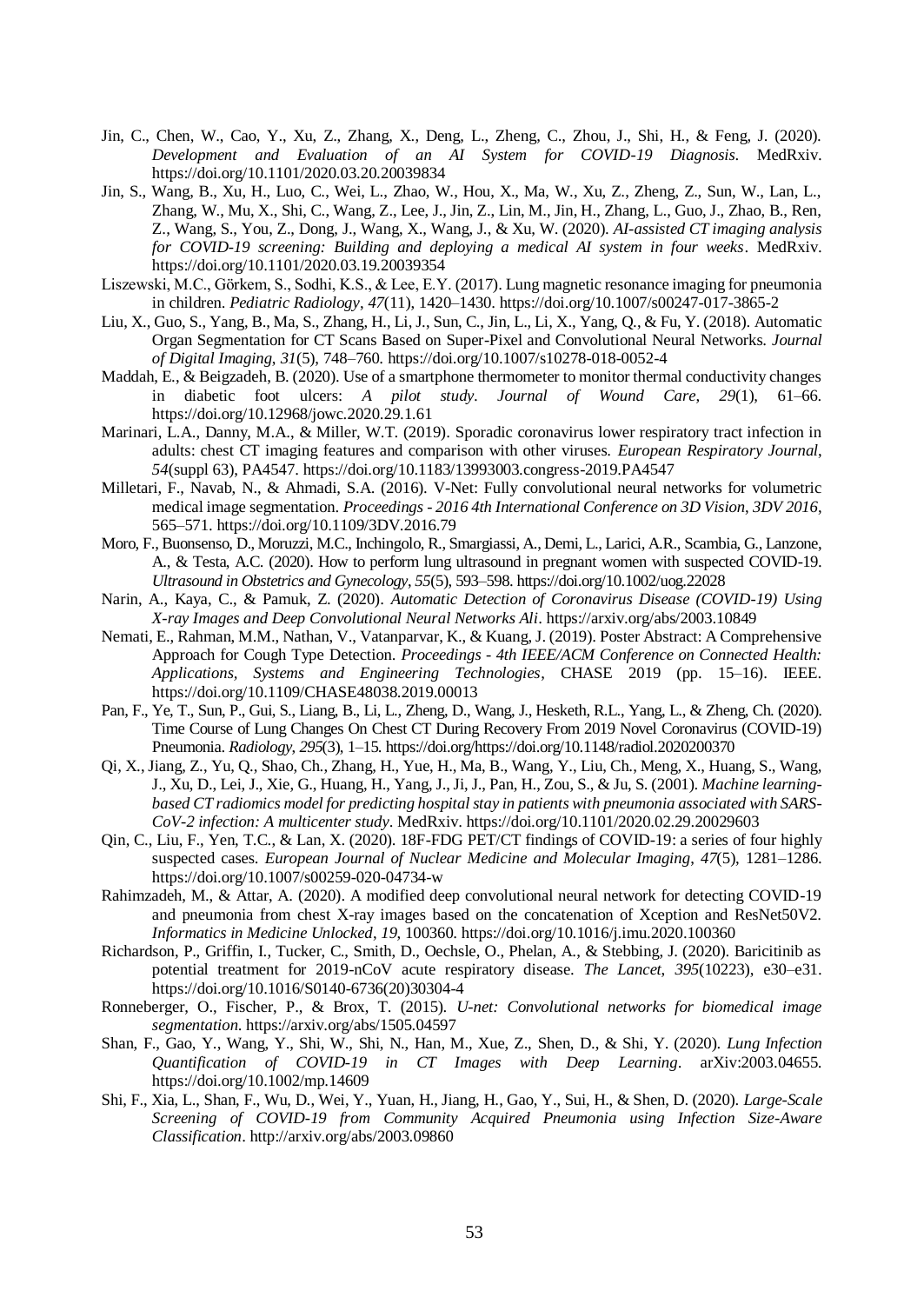- Shi, H., Han, X., Jiang, N., Cao, Y., Alwalid, O., Gu, J., Fan, Y., & Zheng, C. (2020). Radiological findings from 81 patients with COVID-19 pneumonia in Wuhan, China: a descriptive study. *The Lancet Infectious Diseases*, *20*(4), 425–434. https://doi.org/10.1016/S1473-3099(20)30086-4
- Shi, W., Peng, X., Liu, T., Cheng, Z., Lu, H., Yang, S., Zhang, J., Li, F., Wang, M., Zhang, X., Gao, Y., Shi, Y., Zhang, Z., & Shan, F. (2020). Deep Learning-Based Quantitative Computed Tomography Model in Predicting the Severity of COVID-19: A Retrospective Study in 196 Patients. *SSRN Electronic Journal*. https://doi.org/10.2139/ssrn.3546089
- Singh, V., Ma, K., Tamersoy, B., Chang, Y.-J., Wimmer, A., O'Donnell, T., & Chen, T. (2017). DARWIN: Deformable Patient Avatar Representation With Deep Image Network. In M. Descoteaux, L. Maier-Hein, A. Franz, P. Jannin, D. Collins & S. Duchesne (Eds.), *Medical Image Computing and Computer-Assisted Intervention − MICCAI 2017. MICCAI 2017. Lecture Notes in Computer Science* (vol 10434). Springer, Cham. https://doi.org/10.1007/978-3-319-66185-8\_56
- Song, F., Shi, N., Shan, F., Zhang, Z., Shen, J., Lu, H., Ling, Y., Jiang, Y., & Shi, Y. (2020). Emerging 2019 novel coronavirus (2019-NCoV) pneumonia. *Radiology*, *295*(1), 210–217. https://doi.org/10.1148/radiol.2020200274
- Wang, D., Hu, B., Hu, C., Zhu, F., Liu, X., Zhang, J., Wang, B., Xiang, H., Cheng, Z., Xiong, Y., Zhao, Y., Li, Y., Wang, X., & Peng, Z. (2020). Clinical Characteristics of 138 Hospitalized Patients with 2019 Novel Coronavirus-Infected Pneumonia in Wuhan, China. *JAMA - Journal of the American Medical Association*, *323*(11), 1061–1069. https://doi.org/10.1001/jama.2020.1585
- Wang, L., & Wong, A. (2020). *COVID-Net: A Tailored Deep Convolutional Neural Network Design for Detection of COVID-19 Cases from Chest X-Ray Images*. http://arxiv.org/abs/2003.09871
- Wang, S., Kang, B., Ma, J., Zeng, X., Xiao, M., Guo, J., Cai, M., Yang, J., Li, Y., Meng, X., & Xu, B. (2020). *A deep learning algorithm using CT images to screen for corona virus disease (COVID-19).* MedRxiv. https://doi.org/10.1101/2020.02.14.20023028
- Wang, Y., Hu, M., Li, Q., Zhang, X.-P., Zhai, G., & Yao, N. (2020). *Abnormal respiratory patterns classifier may contribute to large-scale screening of people infected with COVID-19 in an accurate and unobtrusive manner*. http://arxiv.org/abs/2002.05534
- WHO. (2020). *WHO Corona symptoms*. https://www.who.int/health-topics/coronavirus#tab=tab\_3
- Wong, H.Y.F., Lam, H.Y.S., Fong, A.H.-T., Leung, S.T., Chin, T.W.-Y., Lo, C.S.Y., Lui, M.M.-S., Lee, J.C.Y., Chiu, K.W.-H., Chung, T., Lee, E.Y.P., Wan, E.Y.F., Hung, F.N.I., Lam, T.P.W., Kuo, M., & Ng, M.- Y. (2016). Frequency and Distribution of Chest Radiographic Findings in COVID-19 Positive Patients. *Imaging*, *279*(3), 849–858. https://doi.org/10.1148/radiol.2020201160
- Yan, L., Zhang, H.-T., Goncalves, J., Xiao, Y., Wang, M., Guo, Y., Sun, C., Tang, X., Jin, L., Zhang, M., Huang, X., Xiao, Y., Cao, H., Chen, Y., Ren, T., Wang, F., Xiao, Y., Huang, S., Tan, X., Huang, N., Jiao, B., Zhang, Y., Luo, A., Mombaerts, L., Jin, J., Cao, Z., Li, S., Xu, H., & Yuan, Y. (2020). *A machine learning-based model for survival prediction in patients with severe COVID-19 infection*. MedRxiv. https://doi.org/10.1101/2020.02.27.20028027
- Yan, Q., Wang, B., Gong, D., Luo, C., Zhao, W., Shen, J., Shi, Q., Jin, S., Zhang, L., & You, Z. (2020). *COVID-19 Chest CT Image Segmentation – A Deep Convolutional Neural Network Solution*. http://arxiv.org/abs/2004.10987
- Yao, X.H., Li, T.Y., He, Z.C., Ping, Y.F., Liu, H.W., Yu, S.C., Mou, H.M., Wang, L.H., Zhang, H.R., Fu, W.J., Luo, T., Liu, F., Guo, Q.N., Chen, C., Xiao, H.L., Guo, H.T., Lin, S., Xiang, D.F., Shi, Y., Pan, G.Q., Li, Q.R., Huang, X., Cui, Y., Liu, X.Z., Tang, W., Pan, P.F., Huang, X.Q., Ding, Y.Q., & Bian, X.W. (2020). A pathological report of three COVID-19 cases by minimal invasive autopsies. *Zhonghua bing li xue za zhi = Chinese journal of pathology*, *49*(5), 411–417. https://doi.org/10.3760/cma.j.cn112151-20200312- 00193
- Ye, Z., Zhang, Y., Wang, Y., Huang, Z., & Song, B. (2020). Chest CT manifestations of new coronavirus disease 2019 (COVID-19): a pictorial review. *European Radiology*, *30*(8), 4381-4389. https://doi.org/10.1007/s00330-020- 06801-0
- Zhang, J., Xie, Y., Liao, Z., Pang, G., Verjans, J., Li, W., Sun, Z., He, J., Li, Y., Shen, C., & Xia, Y. (2020). *COVID-19 Screening on Chest X-ray Images Using Deep Learning based Anomaly Detection*. http://arxiv.org/abs/2003.12338
- Zhao, D., Yao, F., Wang, L., Zheng, L., Gao, Y., Ye, J., Guo, F., Zhao, H., & Gao, R. (2020). A Comparative Study on the Clinical Features of Coronavirus 2019 (COVID-19) Pneumonia With Other Pneumonias. *Clinical Infectious Diseases: An Official Publication of the Infectious Diseases Society of America*, *71*(15), 756–761. https://doi.org/10.1093/cid/ciaa247